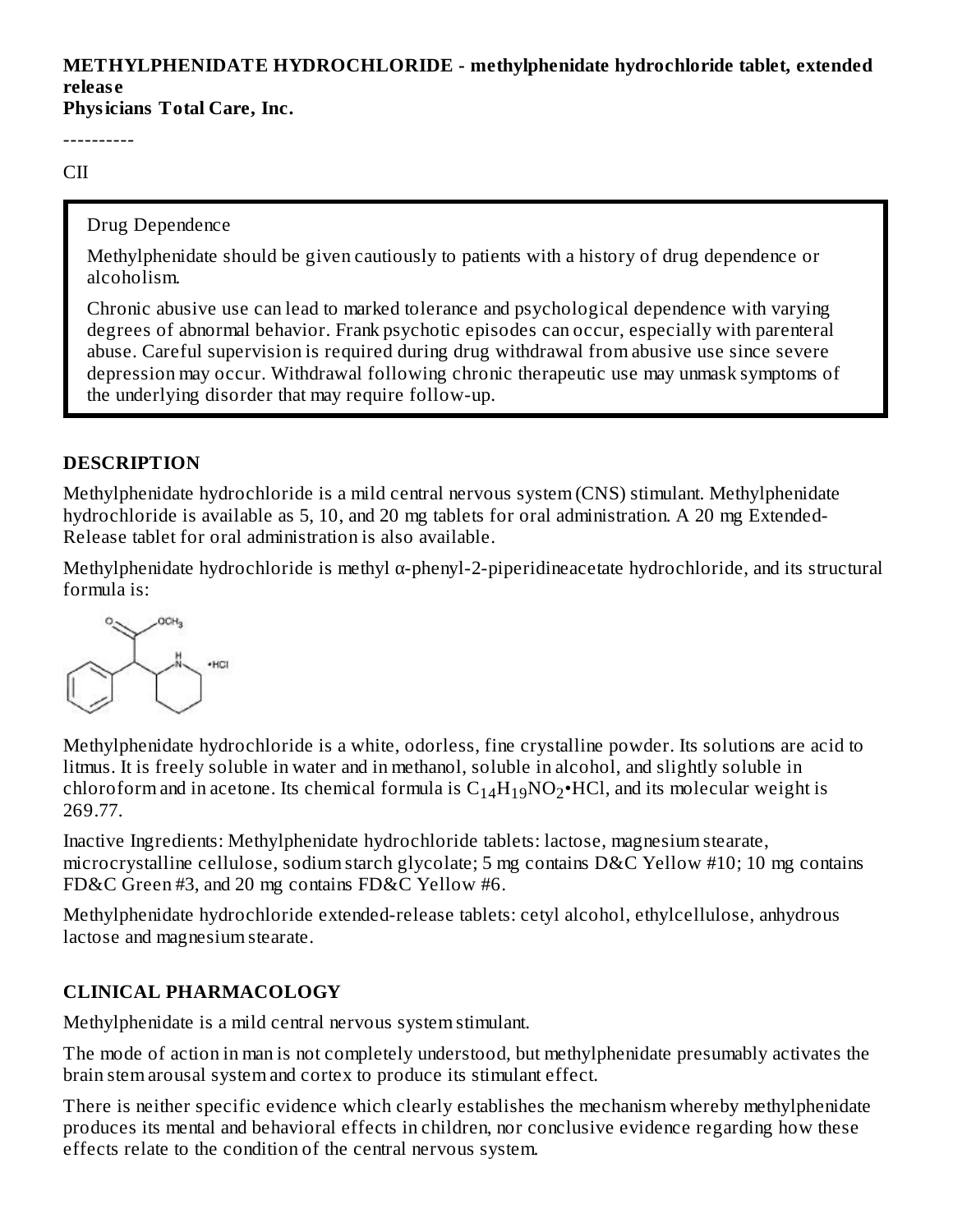Methylphenidate hydrochloride in extended-release tablets is more slowly but as extensively absorbed as in the regular tablets. Bioavailability of the UCB methylphenidate hydrochloride extended-release tablet was compared to a sustained-release reference product and an immediate-release product. The extent of absorption for the three products was similar, and the rate of absorption of the two sustainedrelease products was not statistically different.

In another reported study with a brand of Methylphenidate HCl sustained-release, the time to peak rate in children was reported as 4.7 hours (1.3 - 8.2 hours) for the sustained-release tablet dosage form and 1.9 hours (0.3 - 4.4 hours) for immediate release tablets. An average of 67% of a sustained-release tablet dosage form was excreted in children compared to 86% in adults.

In a clinical study involving adult subjects who received Extended-release (ER) tablets, plasma concentrations of methylphenidate hydrochloride's major metabolite appeared to be greater in females than in males. No gender differences were observed for methylphenidate hydrochloride's plasma concentration in the same subjects.

# **INDICATIONS AND USAGE**

## Attention Deficit Disorders, Narcolepsy

*Attention Deficit Disorders* (previously known as Minimal Brain Dysfunction in Children). Other terms being used to describe the behavioral syndrome below include: Hyperkinetic Child Syndrome, Minimal Brain Damage, Minimal Cerebral Dysfunction, Minor Cerebral Dysfunction.

Methylphenidate hydrochloride is indicated as an integral part of a total treatment program which typically includes other remedial measures (psychological, educational, social) for a stabilizing effect in children with a behavioral syndrome characterized by the following group of developmentally inappropriate symptoms: moderate-to-severe distractibility, short attention span, hyperactivity, emotional lability, and impulsivity. The diagnosis of this syndrome should not be made with finality when these symptoms are only of comparatively recent origin. Nonlocalizing (soft) neurological signs, learning disability, and abnormal EEG may or may not be present, and a diagnosis of central nervous system dysfunction may or may not be warranted.

Special Diagnostic Considerations

Specific etiology of this syndrome is unknown, and there is no single diagnostic test. Adequate diagnosis requires the use not only of medical but of special psychological, educational, and social resources.

Characteristics commonly reported include: chronic history of short attention span, distractibility, emotional lability, impulsivity, and moderate-to-severe hyperactivity; minor neurological signs and abnormal EEG. Learning may or may not be impaired. The diagnosis must be based upon a complete history and evaluation of the child and not solely on the presence of one or more of these characteristics.

Drug treatment is not indicated for all children with this syndrome. Stimulants are not intended for use in the child who exhibits symptoms secondary to environmental factors and/or primary psychiatric disorders, including psychosis. Appropriate educational placement is essential and psychosocial intervention is generally necessary. When remedial measures alone are insufficient, the decision to prescribe stimulant medication will depend upon the physician's assessment of the chronicity and severity of the child's symptoms.

# **CONTRAINDICATIONS**

### Agitation

Methylphenidate is contraindicated in patients with marked anxiety, tension and agitation, since the drug may aggravate these symptoms.

Hypersensitivity to Methylphenidate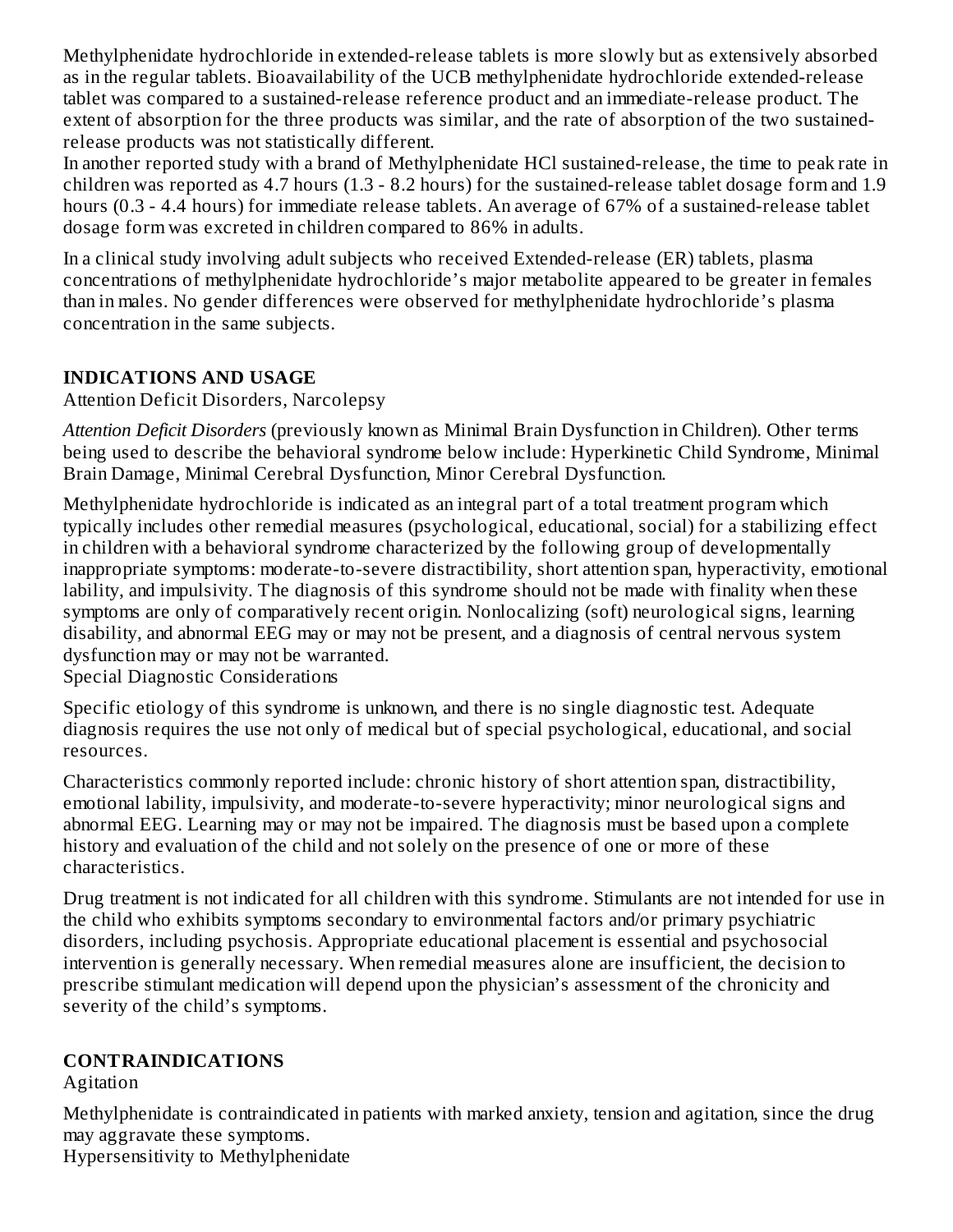Methylphenidate is contraindicated in patients known to be hypersensitive to methylphenidate or other components of the product. Glaucoma

Methylphenidate is contraindicated in patients with glaucoma. **Tics** 

Methylphenidate is contraindicated in patients with motor tics or with a family history or diagnosis of Tourette's syndrome (see ADVERSE REACTIONS). Monoamine Oxidase Inhibitors

Methylphenidate is contraindicated during treatment with monoamine oxidase inhibitors, and also within a minimum of 14 days following discontinuation of a monoamine oxidase inhibitor (hypertensive crises may result).

Hypertension and Other Cardiovascular Conditions

Methylphenidate is contraindicated in patients with severe hypertension, angina pectoris, cardiac arrhythmias, heart failure, recent myocardial infarction, hyperthyroidism or thyrotoxicosis (see WARNINGS).

# **WARNINGS**

Serious Cardiovascular EventsSudden Death and Pre-existing Structural Cardiac Abnormalities or Other Serious Heart ProblemsChildren and Adolescents

Sudden death has been reported in association with CNS stimulant treatment at usual doses in children and adolescents with structural cardiac abnormalities or other serious heart problems. Although some serious heart problems alone carry an increased risk of sudden death, stimulant products generally should not be used in children or adolescents with known serious structural cardiac abnormalities, cardiomyopathy, serious heart rhythm abnormalities, or other serious cardiac problems that may place them at increased vulnerability to the sympathomimetic effects of a stimulant drug (see CONTRAINDICATIONS).

Adults

Sudden deaths, stroke, and myocardial infarction have been reported in adults taking stimulant drugs at usual doses for ADHD. Although the role of stimulants in these adult cases is also unknown, adults have a greater likelihood than children of having serious structural cardiac abnormalities, cardiomyopathy, serious heart rhythm abnormalities, coronary artery disease, or other serious cardiac problems. Adults with such abnormalities should also generally not be treated with stimulant drugs (see CONTRAINDICATIONS).

Hypertension and Other Cardiovascular Conditions

Stimulant medications cause a modest increase in average blood pressure (about 2-4 mmHg) and average heart rate (about 3-6 bpm), and individuals may have larger increases. While the mean changes alone would not be expected to have short-term consequences, all patients should be monitored for larger changes in heart rate and blood pressure. Caution is indicated in treating patients whose underlying medical conditions might be compromised by increases in blood pressure or heart rate, e.g., those with pre-existing hypertension, heart failure, recent myocardial infarction, or ventricular arrhythmia (see CONTRAINDICATIONS).

Assessing Cardiovascular Status in Patients being Treated with Stimulant Medications

Children, adolescents, or adults who are being considered for treatment with stimulant medications should have a careful history (including assessment for a family history of sudden death or ventricular arrhythmia) and physical exam to assess for the presence of cardiac disease, and should receive further cardiac evaluation if findings suggest such disease (e.g., electrocardiogram and echocardiogram). Patients who develop symptoms such as exertional chest pain, unexplained syncope, or other symptoms suggestive of cardiac disease during stimulant treatment should undergo a prompt cardiac evaluation. Psychiatric Adverse EventsPre-Existing Psychosis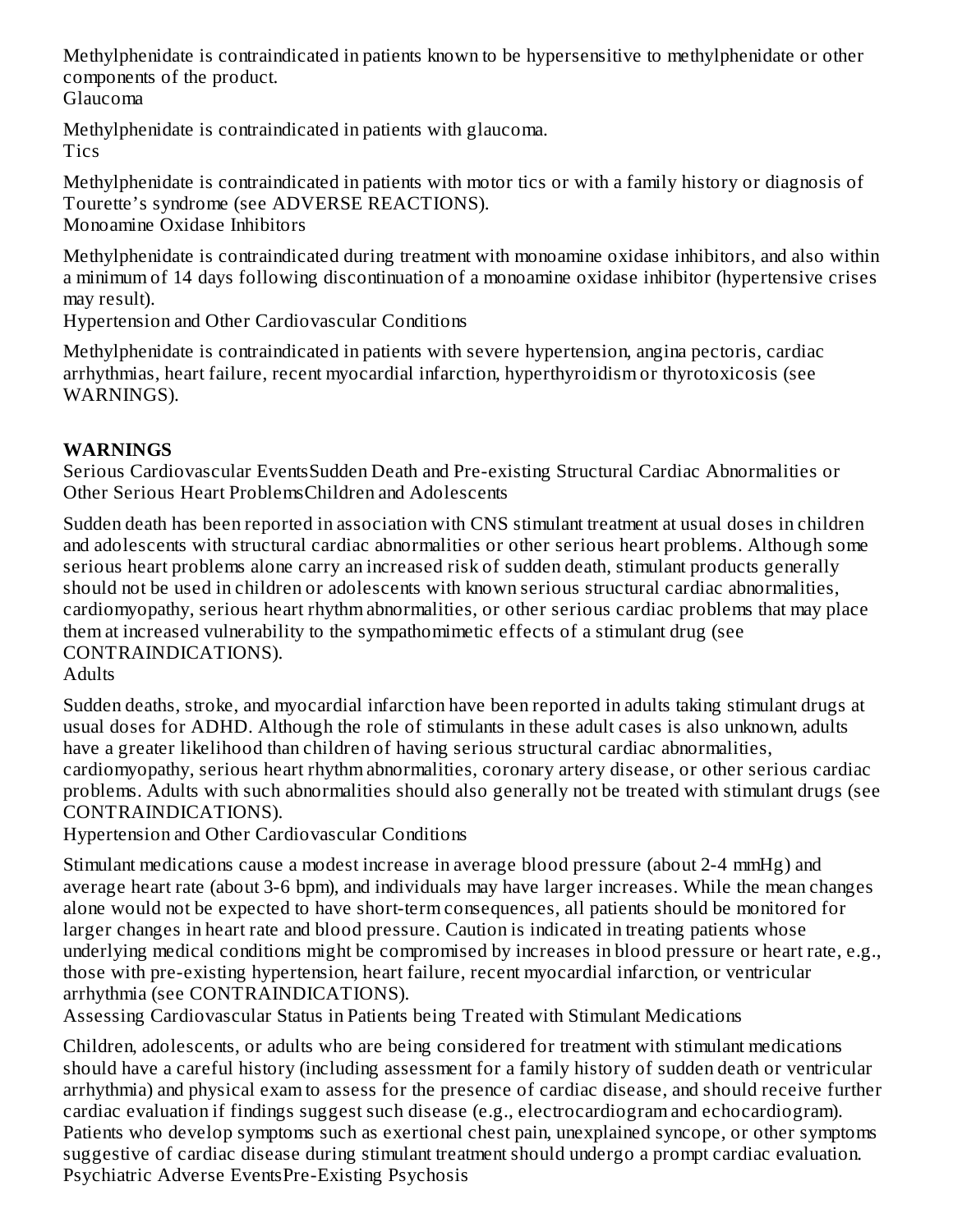Administration of stimulants may exacerbate symptoms of behavior disturbance and thought disorder in patients with a pre-existing psychotic disorder. Bipolar Illness

Particular care should be taken in using stimulants to treat ADHD in patients with comorbid bipolar disorder because of concern for possible induction of a mixed/manic episode in such patients. Prior to initiating treatment with a stimulant, patients with comorbid depressive symptoms should be adequately screened to determine if they are at risk for bipolar disorder; such screening should include a detailed psychiatric history, including a family history of suicide, bipolar disorder, and depression. Emergence of New Psychotic or Manic Symptoms

Treatment emergent psychotic or manic symptoms, e.g., hallucinations, delusional thinking, or mania in children and adolescents without prior history of psychotic illness or mania can be caused by stimulants at usual doses. If such symptoms occur, consideration should be given to a possible causal role of the stimulant, and discontinuation of treatment may be appropriate. In a pooled analysis of multiple shortterm, placebo-controlled studies, such symptoms occurred in about 0.1% (4 patients with events out of 3482 exposed to methylphenidate or amphetamine for several weeks at usual doses) of stimulant-treated patients compared to 0 in placebo-treated patients. Aggression

Aggressive behavior or hostility is often observed in children and adolescents with ADHD, and has been reported in clinical trials and the postmarketing experience of some medications indicated for the treatment of ADHD. Although there is no systematic evidence that stimulants cause aggressive behavior or hostility, patients beginning treatment for ADHD should be monitored for the appearance of or worsening of aggressive behavior or hostility.

Long-Term Suppression of Growth

Careful follow-up of weight and height in children ages 7 to 10 years who were randomized to either methylphenidate or non-medication treatment groups over 14 months, as well as in naturalistic subgroups of newly methylphenidate-treated and non-medication treated children over 36 months (to the ages of 10 to 13 years), suggests that consistently medicated children (i.e., treatment for 7 days per week throughout the year) have a temporary slowing in growth rate (on average, a total of about 2 cm less growth in height and 2.7 kg less growth in weight over 3 years), without evidence of growth rebound during this period of development. Published data are inadequate to determine whether chronic use of amphetamines may cause a similar suppression of growth, however, it is anticipated that they likely have this effect as well. Therefore, growth should be monitored during treatment with stimulants, and patients who are not growing or gaining height or weight as expected may need to have their treatment interrupted.

Seizures

There is some clinical evidence that stimulants may lower the convulsive threshold in patients with prior history of seizures, in patients with prior EEG abnormalities in absence of seizures, and, very rarely, in patients without a history of seizures and no prior EEG evidence of seizures. In the presence of seizures, the drug should be discontinued. Visual Disturbance

Difficulties with accommodation and blurring of vision have been reported with stimulant treatment. Drug Interactions

Methylphenidate may decrease the hypotensive effect of guanethidine. Use cautiously with pressor agents.

Human pharmacologic studies have shown that methylphenidate may inhibit the metabolism of coumarin anticoagulants, anticonvulsants (phenobarbital, diphenylhydantoin, primidone), phenylbutazone, and tricyclic drugs (imipramine, clomipramine, desipramine). Downward dosage adjustments of these drugs may be required when given concomitantly with methylphenidate.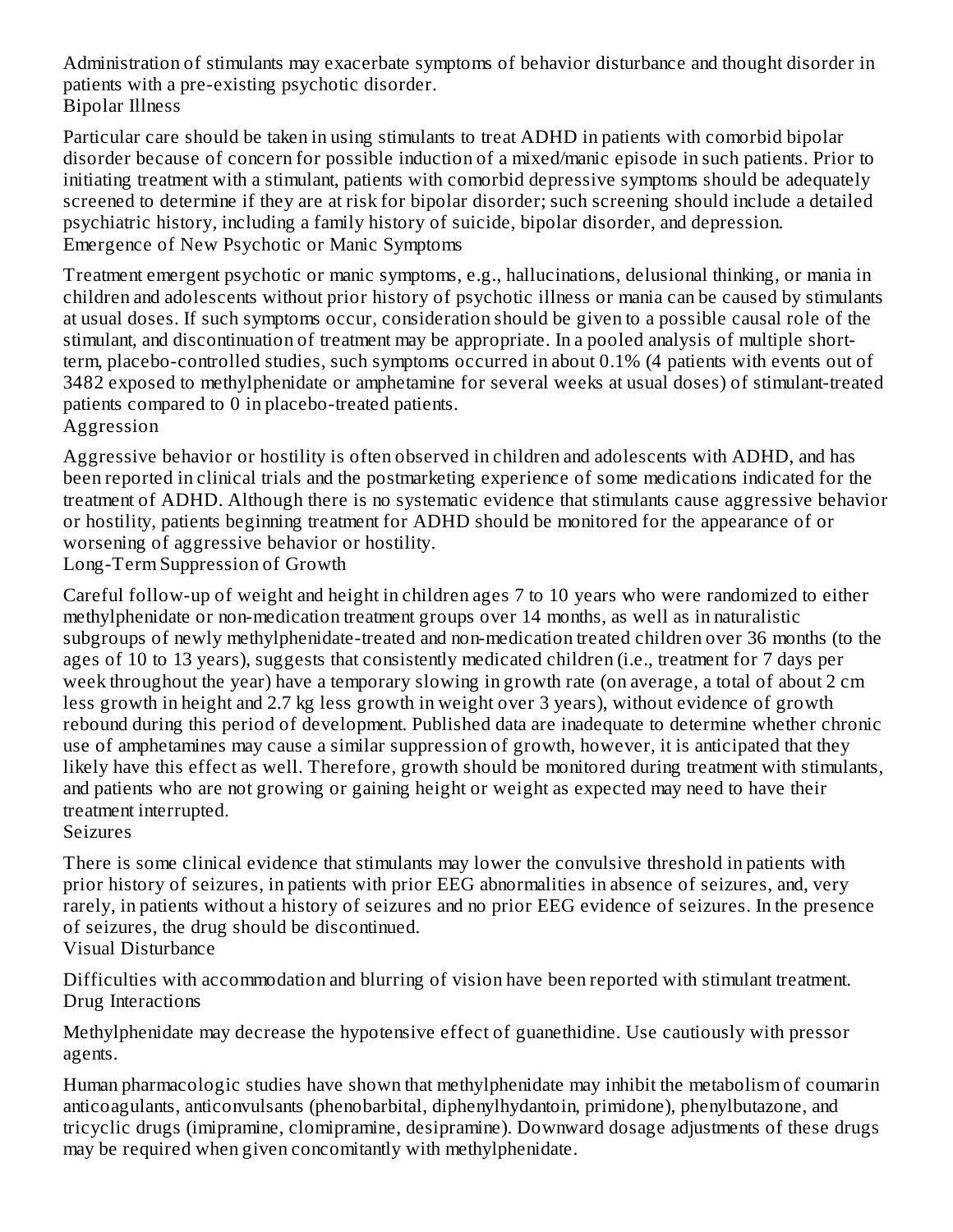Serious adverse events have been reported in concomitant use with clonidine, although no causality for the combination has been established. The safety of using methylphenidate in combination with clonidine or other centrally acting alpha-2-agonists has not been systematically evaluated. Use in Children Under Six Years of Age

Methylphenidate should not be used in children under six years, since safety and efficacy in this age group have not been established. Drug Dependence

Methylphenidate should be given cautiously to patients with a history of drug dependence or alcoholism.

Chronic abusive use can lead to marked tolerance and psychological dependence with varying degrees of abnormal behavior. Frank psychotic episodes can occur, especially with parenteral abuse. Careful supervision is required during drug withdrawal from abusive use since severe depression may occur. Withdrawal following chronic therapeutic use may unmask symptoms of the underlying disorder that may require follow-up.

# **PRECAUTIONS**

Patients with an element of agitation may react adversely; discontinue therapy if necessary.

Periodic CBC, differential, and platelet counts are advised during prolonged therapy.

Drug treatment is not indicated in all cases of this behavioral syndrome and should be considered only in light of the complete history and evaluation of the child. The decision to prescribe methylphenidate should depend on the physician's assessment of the chronicity and severity of the child's symptoms and their appropriateness for his/her age. Prescription should not depend solely on the presence of one or more of the behavioral characteristics.

When these symptoms are associated with acute stress reactions, treatment with methylphenidate is usually not indicated.

Long-term effects of methylphenidate in children have not been well established. Carcinogenesis, Mutagenesis, Impairment of Fertility

In a lifetime carcinogenicity study carried out in B6C3F1 mice, methylphenidate caused an increase in hepatocellular adenomas and, in males only, an increase in hepatoblastomas, at a daily dose of approximately 60 mg/kg/day. This dose is approximately 30 times and 4 times the maximum recommended human dose on a mg/kg and mg/m<sup>2</sup> basis respectively.

Hepatoblastoma is a relatively rare rodent malignant tumor type. There was no increase in total malignant hepatic tumors. The mouse strain used is sensitive to the development of hepatic tumors, and the significance of these results to humans is unknown.

Methylphenidate did not cause any increases in tumors in a lifetime carcinogenicity study carried out in F344 rats; the highest dose used was approximately 45 mg/kg/day, which is approximately 22 times and 5 times the maximum recommended human dose on a mg/kg and mg/m<sup>2</sup> basis, respectively.

In a 24-week carcinogenicity study in the transgenic mouse strain p53+/-, which is sensitive to genotoxic carcinogens, there was no evidence of carcinogenicity. Male and female mice were fed diets containing the same concentration of methylphenidate as in the lifetime carcinogenicity study; the highdose groups were exposed to 60-74 mg/kg/day of methylphenidate.

Methylphenidate was not mutagenic in the *in vitro* Ames reverse mutation assay or in the *in vitro* mouse lymphoma cell forward mutation assay. Sister chromatid exchanges and chromosome aberrations were increased, indicative of a weak clastogenic response, in an *in vitro* assay in cultured Chinese Hamster Ovary (CHO) cells. Methylphenidate was negative *in vivo* in males and females in the mouse bone marrow micronucleus assay.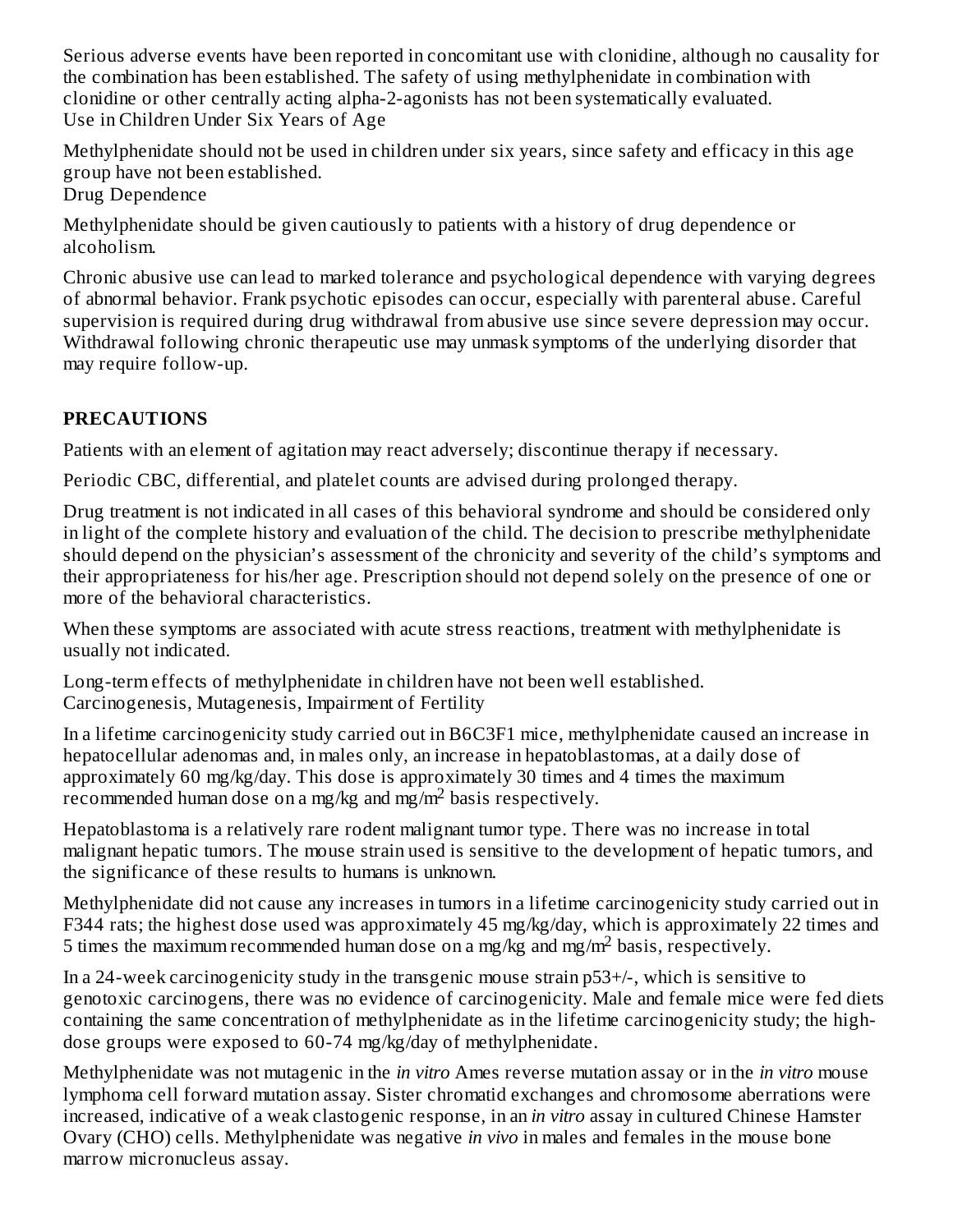Methylphenidate did not impair fertility in male or female mice that were fed diets containing the drug in an 18-week Continuous Breeding study. The study was conducted at doses up to 160 mg/kg/day, approximately 80-fold and 8-fold the highest recommended dose on a mg/kg and mg/m<sup>2</sup> basis, respectively.

PregnancyPregnancy Category C

In studies conducted in rats and rabbits, methylphenidate was administered orally at doses of up to 75 and 200 mg/kg/day, respectively, during the period of organogenesis. Teratogenic effects (increased incidence of fetal spina bifida) were observed in rabbits at the highest dose, which is approximately 40 times the maximum recommended human dose (MRHD) on a mg/m<sup>2</sup> basis. The no effect level for embryo-fetal development in rabbits was 60 mg/kg/day (11 times the MRHD on a mg/m<sup>2</sup> basis). There was no evidence of specific teratogenic activity in rats, although increased incidences of fetal skeletal variations were seen at the highest dose level (7 times the MRHD on a mg/m<sup>2</sup> basis), which was also maternally toxic. The no effect level for embryo-fetal development in rats was 25 mg/kg/day (2 times the MRHD on a mg/m<sup>2</sup> basis). When methylphenidate was administered to rats throughout pregnancy and lactation at doses of up to 45 mg/kg/day, offspring body weight gain was decreased at the highest dose (4 times the MRHD on a mg/m<sup>2</sup> basis), but no other effects on postnatal development were observed. The no effect level for pre- and postnatal development in rats was 15 mg/kg/day (equal to the MRHD on a mg/m<sup>2</sup> basis).

Adequate and well-controlled studies in pregnant women have not been conducted. Methylphenidate should be used during pregnancy only if the potential benefit justifies the potential risk to the fetus. Nursing Mothers

It is not known whether methylphenidate is excreted in human milk. Because many drugs are excreted in human milk, caution should be exercised if Methylphenidate Hydrochloride Tablets are administered to a nursing woman.

Pediatric Use

Long-term effects of methylphenidate in children have not been well established. Methylphenidate Hydrochloride Tablets should not be used in children under six years of age (see WARNINGS).

In a study conducted in young rats, methylphenidate was administered orally at doses of up to 100 mg/kg/day for 9 weeks, starting early in the postnatal period (Postnatal Day 7) and continuing through sexual maturity (Postnatal Week 10). When these animals were tested as adults (Postnatal Weeks 13-14), decreased spontaneous locomotor activity was observed in males and females previously treated with 50 mg/kg/day (approximately 6 times the maximum recommended human dose [MRHD] on a mg/m<sup>2</sup> basis) or greater, and a deficit in the acquisition of a specific learning task was seen in females exposed to the highest dose (12 times the MRHD on a mg/m<sup>2</sup> basis). The no effect level for juvenile neurobehavioral development in rats was 5 mg/kg/day (half the MRHD on a mg/m<sup>2</sup> basis). The clinical significance of the long-term behavioral effects observed in rats is unknown.

# **ADVERSE REACTIONS**

Nervousness and insomnia are the most common adverse reactions but are usually controlled by reducing dosage and omitting the drug in the afternoon or evening. Other reactions include hypersensitivity (including skin rash, urticaria, fever, arthralgia, exfoliative dermatitis, erythema multiforme with histopathological findings of necrotizing vasculitis, and thrombocytopenic purpura); anorexia; nausea; dizziness; palpitations; headache; dyskinesia; drowsiness; blood pressure and pulse changes, both up and down; tachycardia; angina; cardiac arrhythmia; abdominal pain; weight loss during prolonged therapy. There have been rare reports of Tourette's syndrome. Toxic psychosis has been reported. Although a definite causal relationship has not been established, the following have been reported in patients taking this drug: instances of abnormal liver function, ranging from transaminase elevation to hepatic coma; isolated cases of cerebral arteritis and/or occlusion; leukopenia and/or anemia; transient depressed mood; a few instances of scalp hair loss. Very rare reports of neuroleptic malignant syndrome (NMS) have been received, and, in most of these, patients were concurrently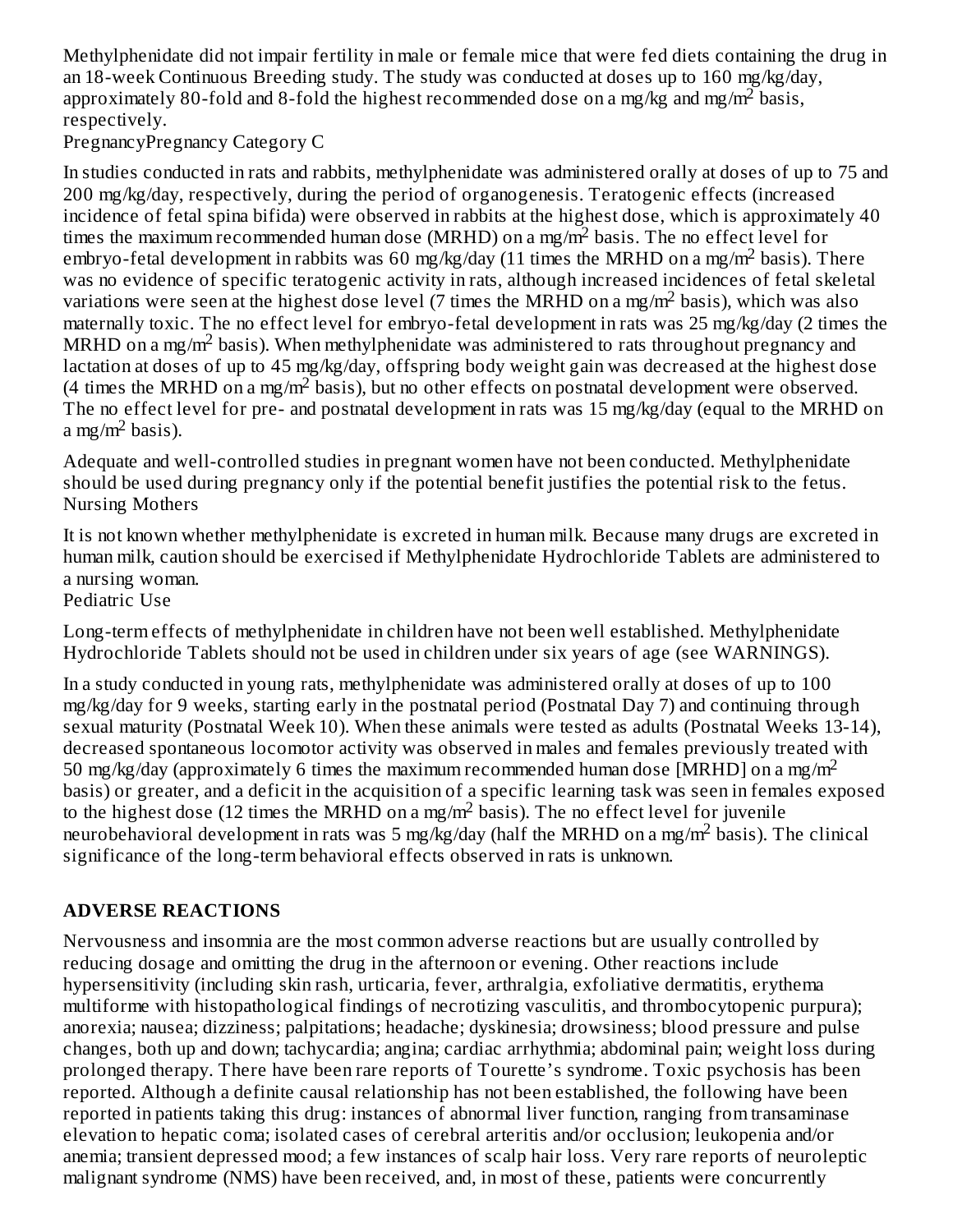receiving therapies associated with NMS. In a single report, a ten year old boy who had been taking methylphenidate for approximately 18 months experienced an NMS-like event within 45 minutes of ingesting his first dose of venlafaxine. It is uncertain whether this case represented a drug-drug interaction, a response to either drug alone, or some other cause.

In children, loss of appetite, abdominal pain, weight loss during prolonged therapy, insomnia, and tachycardia may occur more frequently; however, any of the other adverse reactions listed above may also occur.

Postmarketing Experience

In addition to the adverse events listed above, the following have been reported in patients receiving methylphenidate worldwide. The list is alphabetized: abnormal behavior, aggression, anxiety, cardiac arrest, depression, fixed drug eruption, hyperactivity, irritability, sudden death, suicidal behavior (including completed suicide), and thrombocytopenia. Data are insufficient to support an estimation of incidence or establish causation.

# **DOSAGE AND ADMINISTRATION**

Dosage should be individualized according to the needs and responses of the patient. AdultsTablets

Administer in divided doses 2 or 3 times daily, preferably 30 to 45 minutes before meals. Average dosage is 20 to 30 mg daily. Some patients may require 40 to 60 mg daily. In others, 10 to 15 mg daily will be adequate. Patients who are unable to sleep if medication is taken late in the day should take the last dose before 6 p.m.

Extended-Release Tablets

Methylphenidate hydrochloride extended-release tablets have a duration of action of approximately 8 hours. Therefore, the extended-release tablets may be used in place of the immediate-release tablets when the 8-hour dosage of methylphenidate hydrochloride extended-release tablets corresponds to the titrated 8-hour dosage of the immediate-release tablets. Methylphenidate hydrochloride extendedrelease tablets must be swallowed whole and never crushed or chewed. Children (6 years and over)

Methylphenidate hydrochloride tablets should be initiated in small doses, with gradual weekly increments. Daily dosage above 60 mg is not recommended.

If improvement is not observed after appropriate dosage adjustment over a one-month period, the drug should be discontinued. **Tablets** 

Start with 5 mg twice daily (before breakfast and lunch) with gradual increments of 5 to 10 mg weekly. Extended-Release Tablets

Methylphenidate hydrochloride extended-release tablets have a duration of action of approximately 8 hours. Therefore, the extended-release tablets may be used in place of the immediate-release tablets when the 8-hour dosage of methylphenidate hydrochloride extended-release tablets corresponds to the titrated 8-hour dosage of the immediate-release tablets. Methylphenidate hydrochloride extendedrelease tablets must be swallowed whole and never crushed or chewed.

If paradoxical aggravation of symptoms or other adverse effects occur, reduce dosage, or, if necessary, discontinue the drug.

Methylphenidate should be periodically discontinued to assess the child's condition. Improvement may be sustained when the drug is either temporarily or permanently discontinued.

Drug treatment should not and need not be indefinite and usually may be discontinued after puberty.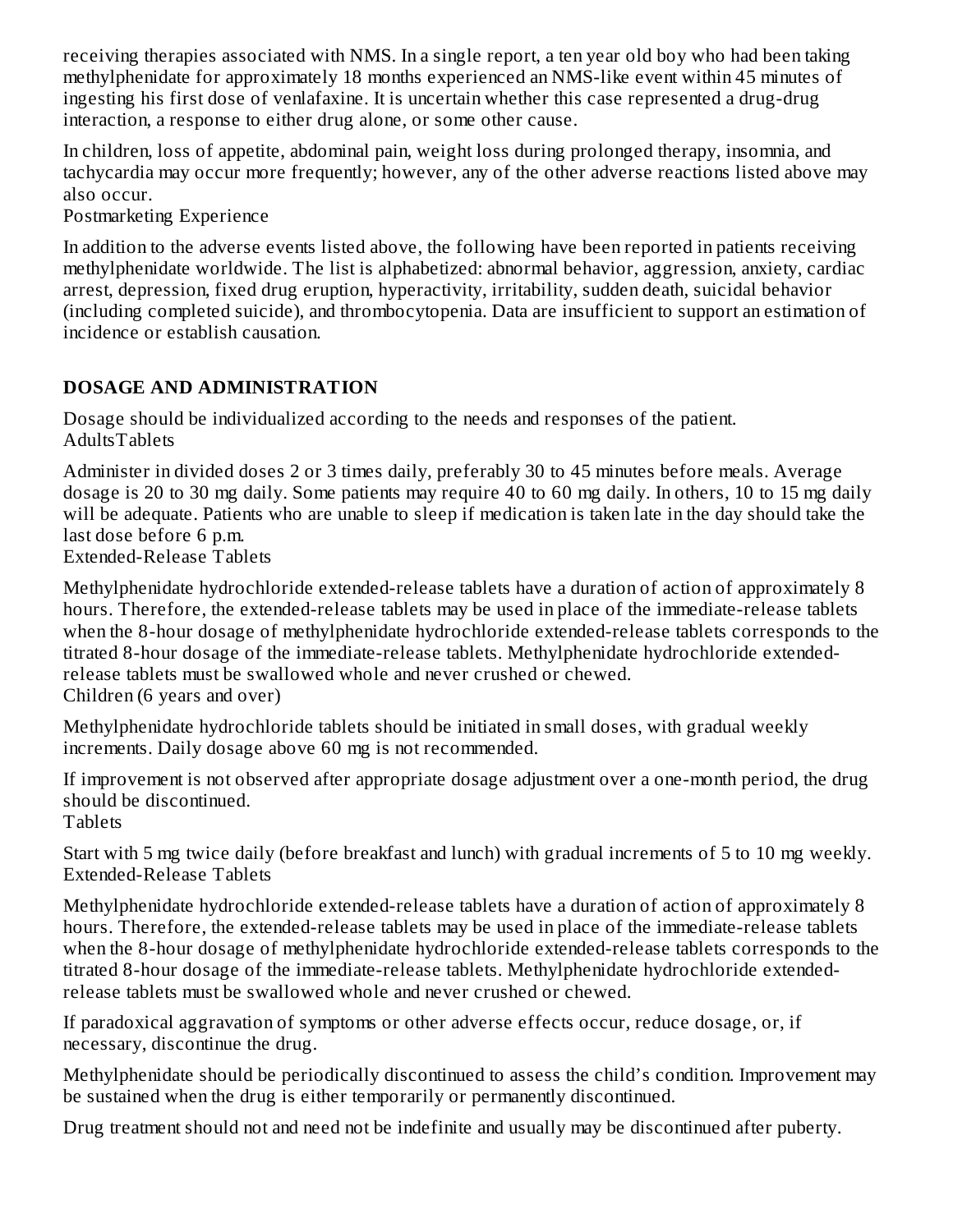## **OVERDOSAGE**

Signs and symptoms of acute overdosage, resulting principally from overstimulation of the central nervous system and from excessive sympathomimetic effects, may include the following: vomiting, agitation, tremors, hyperreflexia, muscle twitching, convulsions (may be followed by coma), euphoria, confusion, hallucinations, delirium, sweating, flushing, headache, hyperpyrexia, tachycardia, palpitations, cardiac arrhythmias, hypertension, mydriasis, and dryness of mucous membranes.

Consult with a Certified Poison Control Center regarding treatment for up-to-date guidance and advice.

Treatment consists of appropriate supportive measures. The patient must be protected against self-injury and against external stimuli that would aggravate overstimulation already present. Gastric contents may be evacuated by gastric lavage. In the presence of severe intoxication, use a carefully titrated dosage of a *short-acting* barbiturate *before* performing gastric lavage. Other measures to detoxify the gut include administration of activated charcoal and a cathartic.

Intensive care must be provided to maintain adequate circulation and respiratory exchange; external cooling procedures may be required for hyperpyrexia.

Efficacy of peritoneal dialysis or extracorporeal hemodialysis for methylphenidate overdosage has not been established.

#### **HOW SUPPLIED**

Methylphenidate Hydrochloride Tablets, USP are supplied as follows: **Extended-Releas e, 20 mg:** round, white, uncoated, unscored, (debossed **562** and **MD**).

bottles of 10 NDC 54868-3454-5

bottles of 20 NDC 54868-3454-2

bottles of 30 NDC 54868-3454-4

bottles of 50 NDC 54868-3454-0

bottles of 60 NDC 54868-3454-1

bottles of 90 NDC 54868-3454-6

bottles of 100 NDC 54868-3454-3

**NOTE:** Extended-release tablets are color-additive free.

Pharmacist

Dispense in a tight container as defined in the USP with a child-resistant closure.

Store at 20° -25°C (68° -77°F); excursions permitted to 15°-30°C (59°-86°F) [See USP Controlled Room Temperature]. Protect from moisture.

Manufactured by UCB Manufacturing, Inc. Rochester, NY 14623 for Sandoz Inc. Broomfield, CO 80020 Rev. 3E 06/2006 4000391

© 2006, UCB, Inc., Smyrna, GA 30080 All rights reserved. Printed in U.S.A.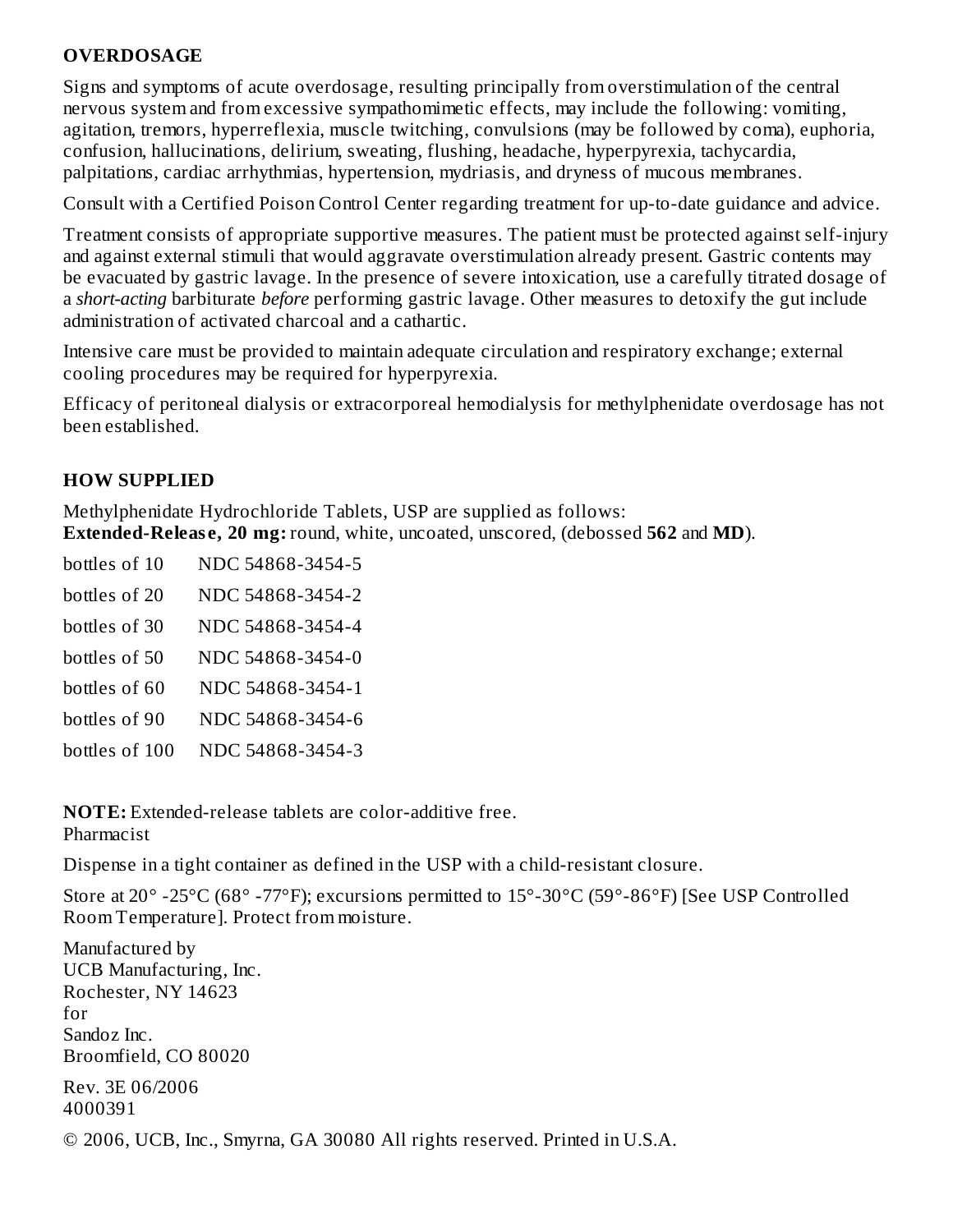Relabeling and Repackaging by: Physicians Total Care, Inc. Tulsa, OK 74146

#### MEDICATION GUIDE

### **(methylphenidate hydrochloride tablets , USP) Tablets CII**

Read the Medication Guide that comes with methylphenidate hydrochloride tablets before you or your child starts taking it and each time you get a refill. There may be new information. This Medication Guide does not take the place of talking to your doctor about your or your child's treatment with methylphenidate hydrochloride tablets.

**What is the most important information I should know about methylphenidate hydrochloride tablets?**

**The following have been reported with us e of methylphenidate HCl, USP and other stimulant medicines.**

- **1. Heart-related problems:**
- **sudden death in patients who have heart problems or heart defects**
- **stroke and heart attack in adults**
- **increas ed blood pressure and heart rate**

Tell your doctor if you or your child have any heart problems, heart defects, high blood pressure, or a family history of these problems.

Your doctor should check you or your child carefully for heart problems before starting methylphenidate hydrochloride tablets.

Your doctor should check your or your child's blood pressure and heart rate regularly during treatment with methylphenidate hydrochloride tablets.

Call your doctor right away if you or your child has any signs of heart problems such as chest **pain, shortness of breath, or fainting while taking methylphenidate hydrochloride tablets.**

### **2. Mental (Psychiatric) problems:**

**All Patients**

- **new or wors e behavior and thought problems**
- **new or wors e bipolar illness**
- **new or wors e aggressive behavior or hostility**

#### **Children and Teenagers**

**new psychotic symptoms (such as hearing voices, believing things that are not true, are suspicious) or new manic symptoms**

Tell your doctor about any mental problems you or your child have, or about a family history of suicide, bipolar illness, or depression.

Call your doctor right away if you or your child have any new or worsening mental symptoms or **problems while taking methylphenidate hydrochloride tablets, especially s eeing or hearing things**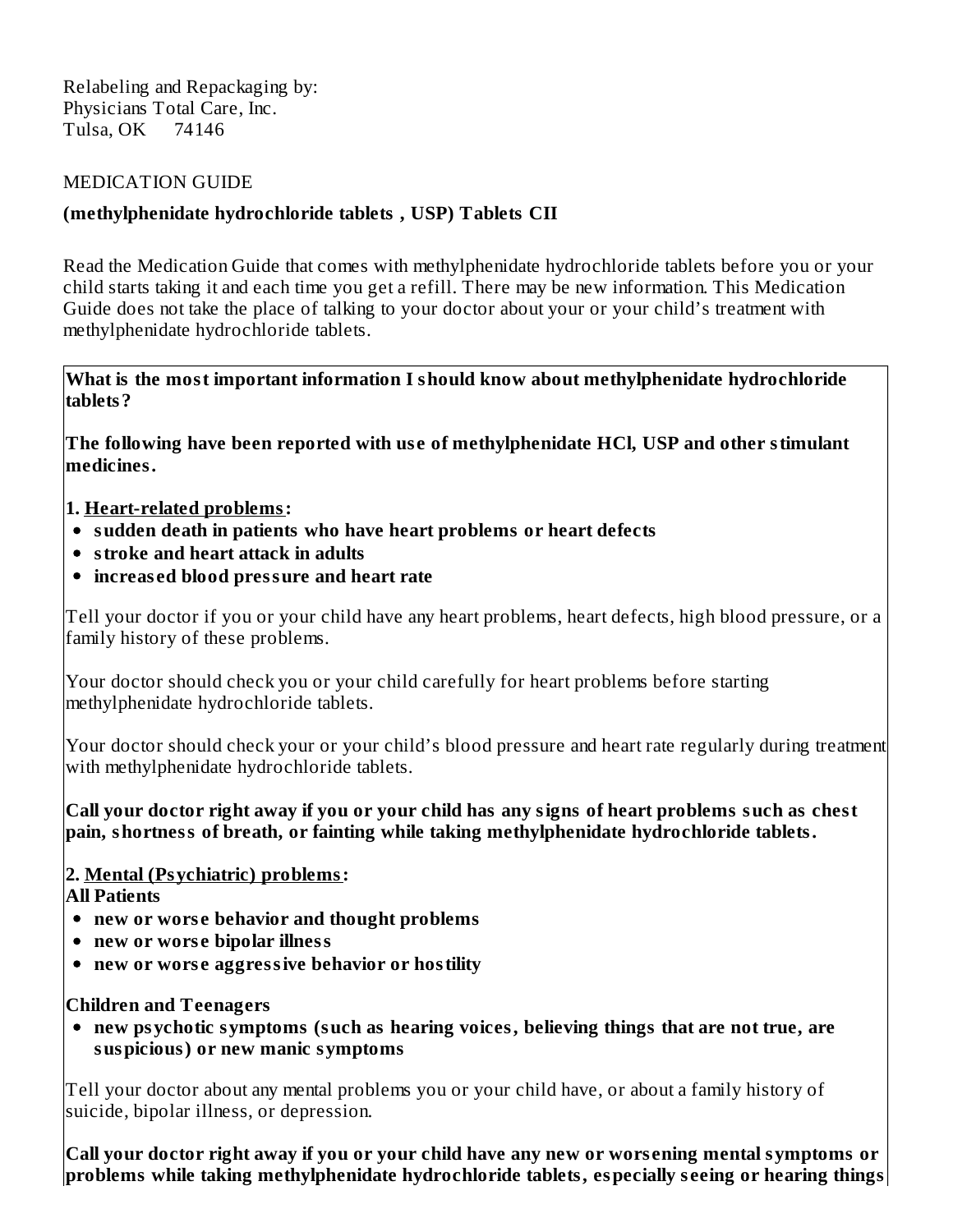## **What Are Methylphenidate Hydrochloride Tablets?**

Methylphenidate hydrochloride tablets is a central nervous system stimulant prescription medicine. **It is us ed for the treatment of Attention-Deficit Hyperactivity Disorder (ADHD).**

Methylphenidate hydrochloride tablets may help increase attention and decrease impulsiveness and hyperactivity in patients with ADHD.

Methylphenidate hydrochloride tablets should be used as a part of a total treatment program for ADHD that may include counseling or other therapies.

Methylphenidate hydrochloride tablets are also used for the treatment of a sleep disorder called narcolepsy.

## **Who should not take Methylphenidate Hydrochloride Tablets?**

## **Methylphenidate hydrochloride tablets should not be taken if you or your child:**

- are very anxious, tense, or agitated
- have an eye problem called glaucoma
- have tics or Tourette's syndrome, or a family history of Tourette's syndrome. Tics are hard to control repeated movements or sounds.
- have severe high blood pressure or a heart problem
- have hyperthyroidism
- are taking or have taken within the past 14 days an antidepression medicine called a monoamine oxidase inhibitor or MAOI.
- are allergic to anything in methylphenidate hydrochloride tablets. See the end of this Medication Guide for a complete list of ingredients.

Methylphenidate hydrochloride tablets should not be used in children less than 6 years old because it has not been studied in this age group.

#### **Methylphenidate hydrochloride tablets may not be right for you or your child. Before starting methylphenidate hydrochloride tablets tell your or your child's doctor about all health conditions (or a family history of) including:**

- heart problems, heart defects, high blood pressure
- mental problems including psychosis, mania, bipolar illness, or depression
- tics or Tourette's syndrome
- seizures or have had an abnormal brain wave test (EEG)

Tell your doctor if you or your child is pregnant, planning to become pregnant, or breastfeeding.

# **Can Methylphenidate Hydrochloride Tablets be taken with other medicines?**

Tell your doctor about all of the medicines that you or your child take including prescription and **nonpres cription medicines, vitamins, and herbal supplements.** Methylphenidate hydrochloride tablets and some medicines may interact with each other and cause serious side effects. Sometimes the doses of other medicines will need to be adjusted while taking methylphenidate hydrochloride tablets.

Your doctor will decide whether methylphenidate hydrochloride tablets can be taken with other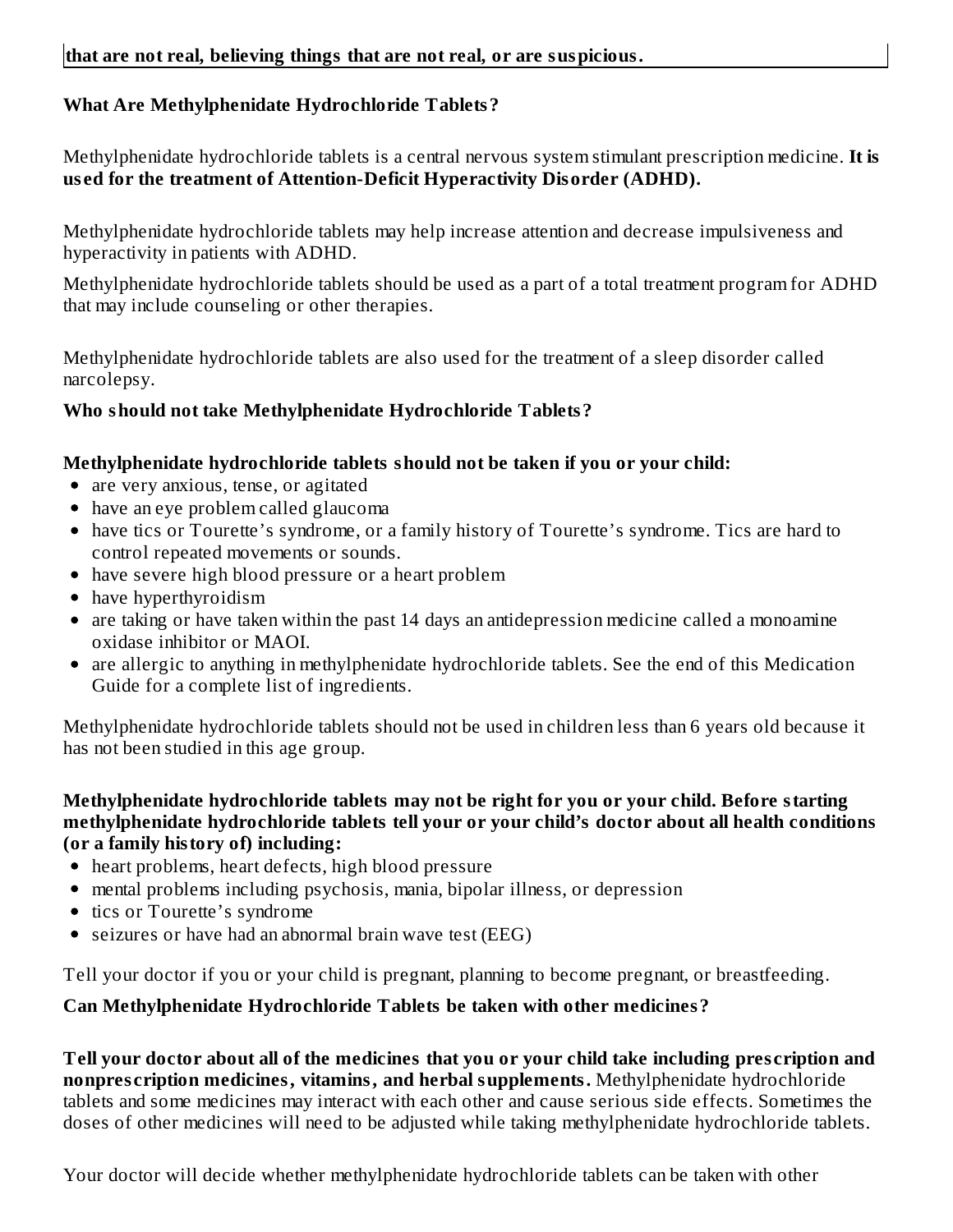medicines.

#### **Especially tell your doctor if you or your child takes:**

- anti-depression medicines including MAOIs
- seizure medicines
- blood thinner medicines
- blood pressure medicines
- cold or allergy medicines that contain decongestants

Know the medicines that you or your child takes. Keep a list of your medicines with you to show your doctor and pharmacist.

#### **Do not start any new medicine while taking methylphenidate hydrochloride tablets without talking to your doctor first.**

### **How should Methylphenidate Hydrochloride Tablets be taken?**

- **Take methylphenidate hydrochloride tablets exactly as pres cribed.** Your doctor may adjust the dose until it is right for you or your child.
- Methylphenidate hydrochloride tablets are usually taken 2 or 3 times a day.
- Take methylphenidate hydrochloride tablets 30 to 45 minutes before a meal.
- From time to time, your doctor may stop methylphenidate hydrochloride tablets treatment for a while to check ADHD symptoms.
- Your doctor may do regular checks of the blood, heart, and blood pressure while taking methylphenidate hydrochloride tablets. Children should have their height and weight checked often while taking methylphenidate hydrochloride tablets. Methylphenidate hydrochloride tablets treatment may be stopped if a problem is found during these check-ups.
- **If you or your child takes too much methylphenidate hydrochloride tablets or overdos es, call your doctor or poison control center right away, or get emergency treatment.**

#### **What are possible side effects of Methylphenidate Hydrochloride Tablets?**

See**"What is the most important information I should know about methylphenidate hydrochloride tablets?"** for information on reported heart and mental problems.

#### **Other s erious side effects include:**

- slowing of growth (height and weight) in children
- seizures, mainly in patients with a history of seizures
- eyesight changes or blurred vision

#### **Common side effects include:**

- headache
- decreased appetite
- stomach ache
- nervousness
- trouble sleeping
- dizziness
- nausea
- heart palpitations

Talk to your doctor if you or your child has side effects that are bothersome or do not go away.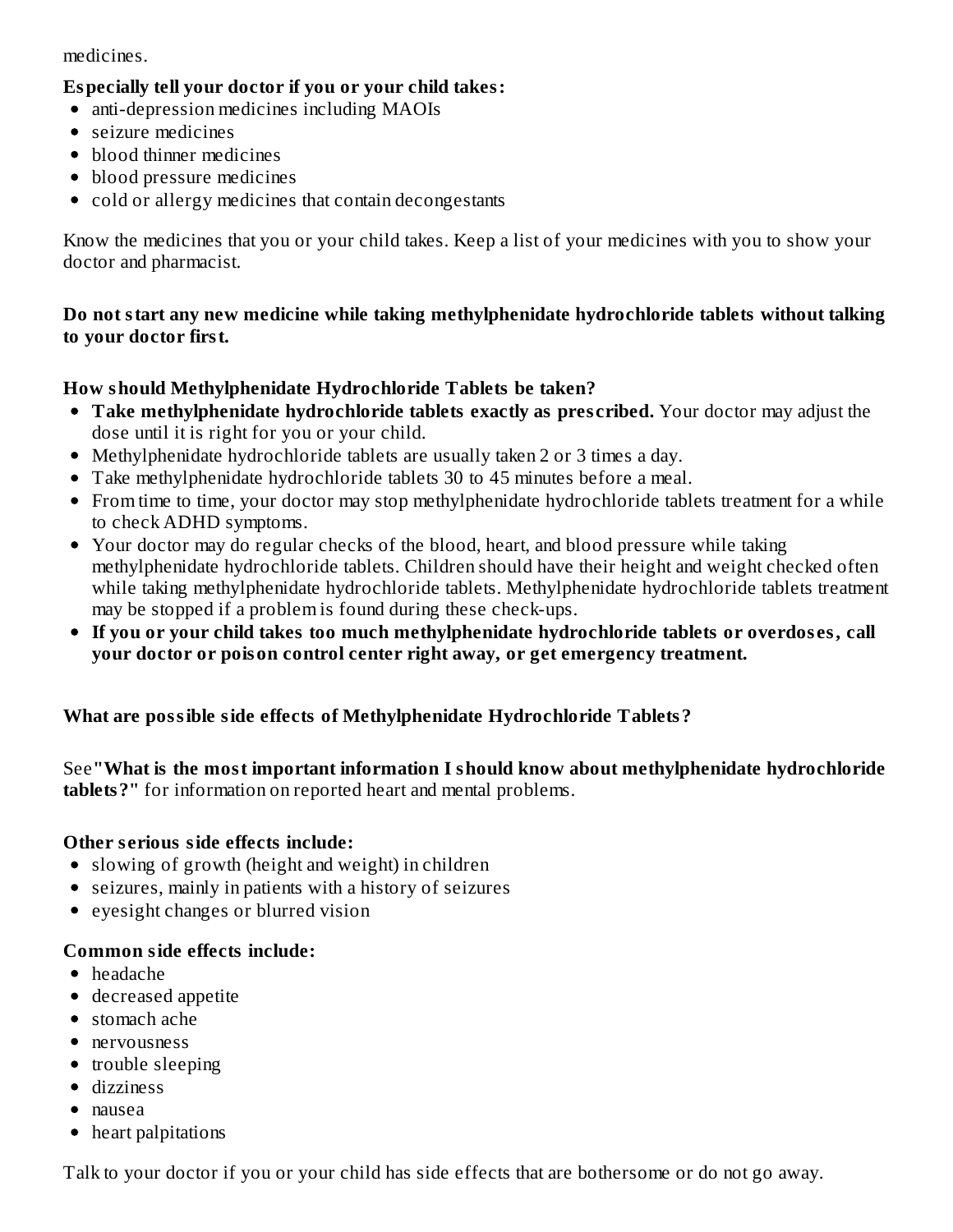This is not a complete list of possible side effects. Ask your doctor or pharmacist for more information.

## **How should I store Methylphenidate Hydrochloride Tablets?**

- Store methylphenidate hydrochloride tablets in a safe place at room temperature, 59 to 86° F (15 to 30° C). Protect from moisture.
- **Keep methylphenidate hydrochloride tablets and all medicines out of the reach of children.**

## **General information about Methylphenidate Hydrochloride Tablets**

Medicines are sometimes prescribed for purposes other than those listed in a Medication Guide. Do not use methylphenidate hydrochloride tablets for a condition for which it was not prescribed. Do not give methylphenidate hydrochloride tablets to other people, even if they have the same condition. It may harm them and it is against the law.

This Medication Guide summarizes the most important information about methylphenidate hydrochloride tablets. If you would like more information, talk with your doctor. You can ask your doctor or pharmacist for information about methylphenidate hydrochloride tablets that was written for healthcare professionals. For more information about methylphenidate hydrochloride tablets call 1-866-822-0068.

## **What are the ingredients in methylphenidate hydrochloride tablets?**

**Active Ingredient:** methylphenidate HCL

**Inactive Ingredients:** Methylphenidate hydrochloride tablets: lactose, magnesium stearate, microcrystalline cellulose, sodium starch glycolate; 5 mg contains D&C Yellow #10; 10 mg contains FD&C Green #3, and 20 mg contains FD&C Yellow #6..

# **This Medication Guide has been approved by the U.S. Food and Drug Administration.**

Manufactured by UCB Manufacturing, Inc. Rochester, NY 14623 for Sandoz Inc. Broomfield, CO 80020

# **PRINCIPAL DISPLAY PANEL**

Methylphenidate Hydrochloride Tablets, USP

20 mg extended-release



# **METHYLPHENIDATE HYDROCHLORIDE**

methylphenidate hydrochloride tablet, extended release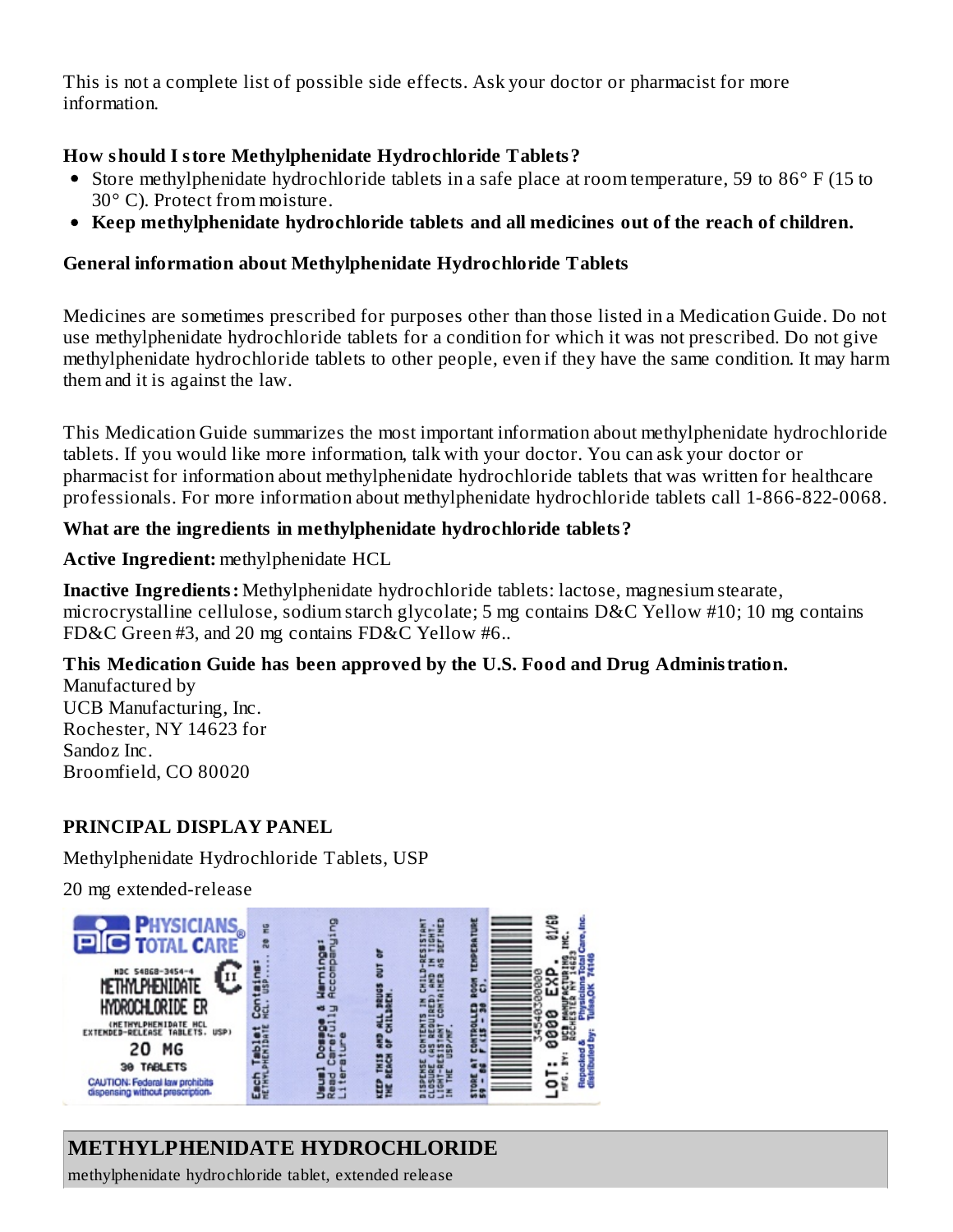| <b>Product Information</b>                                                     |               |                                                 |                     |                             |                 |                           |                                   |  |  |
|--------------------------------------------------------------------------------|---------------|-------------------------------------------------|---------------------|-----------------------------|-----------------|---------------------------|-----------------------------------|--|--|
| Product Type                                                                   |               | <b>HUMAN</b><br>PRESCRIPTION DRUG               | Item Code (Source)  |                             |                 |                           | NDC:54868-<br>3454(NDC:0781-8843) |  |  |
| <b>Route of Administration</b>                                                 |               | ORAL                                            | <b>DEA Schedule</b> |                             |                 | CП                        |                                   |  |  |
|                                                                                |               |                                                 |                     |                             |                 |                           |                                   |  |  |
| <b>Active Ingredient/Active Moiety</b>                                         |               |                                                 |                     |                             |                 |                           |                                   |  |  |
| <b>Ingredient Name</b>                                                         |               |                                                 |                     |                             |                 | <b>Basis of</b>           | Strength                          |  |  |
| METHYLPHENIDATE HYDRO CHLORIDE (UNII: 4B3SC438HI) (METHYLPHENIDATE -           |               |                                                 |                     |                             | <b>Strength</b> |                           |                                   |  |  |
| UNII:207ZZ9QZ49)                                                               |               |                                                 |                     |                             |                 | METHYLPHENIDATE 20 mg     |                                   |  |  |
|                                                                                |               |                                                 |                     |                             |                 |                           |                                   |  |  |
| <b>Inactive Ingredients</b>                                                    |               |                                                 |                     |                             |                 |                           |                                   |  |  |
| <b>Ingredient Name</b>                                                         |               |                                                 |                     |                             |                 | Strength                  |                                   |  |  |
| CETYL ALCOHOL (UNII: 936JST6JCN)                                               |               |                                                 |                     |                             |                 |                           |                                   |  |  |
| ETHYLCELLULOSE (UNII: 7Z8S9VYZ4B)                                              |               |                                                 |                     |                             |                 |                           |                                   |  |  |
| ANHYDROUS LACTOSE (UNII: 3SY5LH9 PMK)<br>MAGNESIUM STEARATE (UNII: 70097M6I30) |               |                                                 |                     |                             |                 |                           |                                   |  |  |
|                                                                                |               |                                                 |                     |                             |                 |                           |                                   |  |  |
|                                                                                |               |                                                 |                     |                             |                 |                           |                                   |  |  |
| <b>Product Characteristics</b>                                                 |               |                                                 |                     |                             |                 |                           |                                   |  |  |
| Color                                                                          | white (white) |                                                 | <b>Score</b>        |                             |                 | no score                  |                                   |  |  |
| <b>Shape</b>                                                                   | ROUND (round) |                                                 | <b>Size</b>         |                             |                 | 7 <sub>mm</sub>           |                                   |  |  |
| Flavor                                                                         |               |                                                 | <b>Imprint Code</b> |                             |                 | 562;MD                    |                                   |  |  |
| <b>Contains</b>                                                                |               |                                                 |                     |                             |                 |                           |                                   |  |  |
|                                                                                |               |                                                 |                     |                             |                 |                           |                                   |  |  |
| <b>Packaging</b>                                                               |               |                                                 |                     |                             |                 |                           |                                   |  |  |
| <b>Item Code</b><br>#                                                          |               | <b>Package Description</b>                      |                     | <b>Marketing Start Date</b> |                 | <b>Marketing End Date</b> |                                   |  |  |
| 1 NDC:54868-3454-0                                                             |               | 50 in 1 BOTTLE, PLASTIC                         |                     |                             |                 |                           |                                   |  |  |
| 2 NDC:54868-3454-1                                                             |               | 60 in 1 BOTTLE, PLASTIC                         |                     |                             |                 |                           |                                   |  |  |
| 3 NDC:54868-3454-2                                                             |               | 20 in 1 BOTTLE, PLASTIC                         |                     |                             |                 |                           |                                   |  |  |
| 4 NDC:54868-3454-3                                                             |               | 100 in 1 BOTTLE, PLASTIC                        |                     |                             |                 |                           |                                   |  |  |
| 5 NDC:54868-3454-4                                                             |               | 30 in 1 BOTTLE, PLASTIC                         |                     |                             |                 |                           |                                   |  |  |
| 6 NDC:54868-3454-5                                                             |               | 10 in 1 BOTTLE, PLASTIC                         |                     |                             |                 |                           |                                   |  |  |
| 7 NDC:54868-3454-6                                                             |               | 90 in 1 BOTTLE, PLASTIC                         |                     |                             |                 |                           |                                   |  |  |
|                                                                                |               |                                                 |                     |                             |                 |                           |                                   |  |  |
|                                                                                |               |                                                 |                     |                             |                 |                           |                                   |  |  |
| <b>Marketing Information</b>                                                   |               |                                                 |                     |                             |                 |                           |                                   |  |  |
| <b>Marketing Category</b>                                                      |               | <b>Application Number or Monograph Citation</b> |                     | <b>Marketing Start Date</b> |                 | <b>Marketing End Date</b> |                                   |  |  |
| <b>ANDA</b>                                                                    | ANDA086428    |                                                 |                     | 12/16/1994                  |                 |                           |                                   |  |  |
|                                                                                |               |                                                 |                     |                             |                 |                           |                                   |  |  |

**Labeler -** Physicians Total Care, Inc. (194123980)